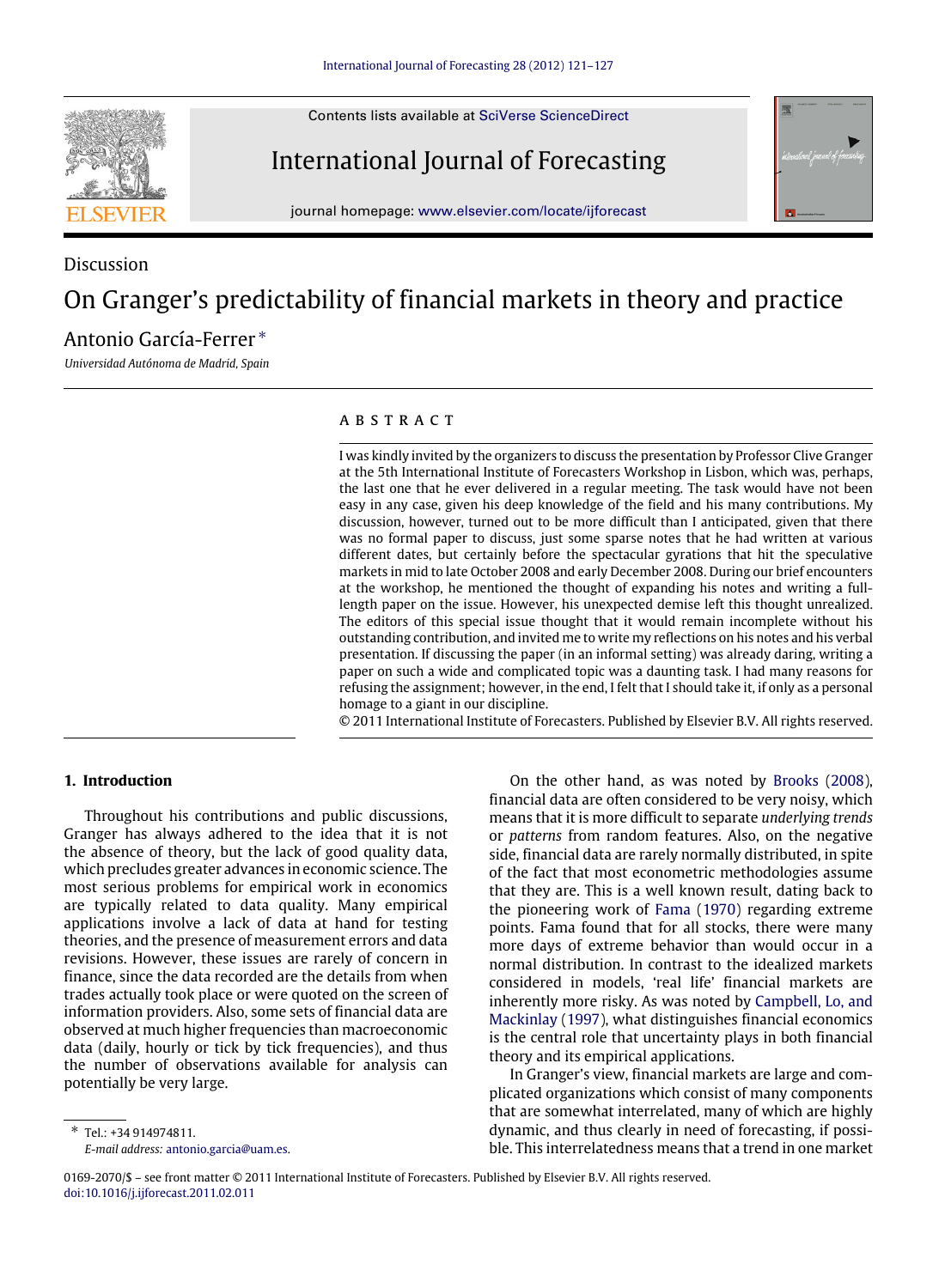could spread to the next, and an isolated slump could lead to general chaos. For traders who are chained to electronic screens, the distinctions between markets of different countries, companies and commodities have almost ceased to exist. They are all points on a continuum of risk, stitched together by derivatives. In these circumstances, the very concept of safety through diversification – the [b](#page--1-3)asis of traditional finance – merits rethinking. As [Lowen](#page--1-3)[stein](#page--1-3) [\(2000\)](#page--1-3) jokingly states, 'eggs in separate baskets can break simultaneously'. A good example of this situation is the current international financial crisis, which some consider to be part of a perennial pattern [\(Reinhart](#page--1-4) [&](#page--1-4) [Rogoff,](#page--1-4) [2009\)](#page--1-4). The crisis started in the US with the collapse of the subprime mortgage market and the end of a major housing boom in early 2007. Mortgage defaults spread to investment and commercial banks both in the US and across the world via an elaborate network of derivatives. It subsequently spilled over into the real economy through a virulent credit crunch and a collapsing equities market, which probably produced a major economic recession. Although the present crisis has some important modern twists, [Bordo](#page--1-5) [\(2008\)](#page--1-5) has noted that it has many similarities to those of the past, including the crises of 1857, 1893, 1907 and 1929–33. The fact that most financial products are potentially linked in time and globally connected makes any forecasting exercise a daunting task. In these markets, the value of historical data for predicting future patterns is questionable at best. In spite of that, the belief that tomorrow's risks can be inferred from yesterday's prices and volatilities prevails at virtually every investment bank and trading desk.

In what follows, Section [2](#page-1-0) briefly presents a partial list of predictable financial markets and introduces three general rules derived from results in empirical finance. Section [3](#page--1-6) reviews various methodological issues relating to the forecasting process, and in particular, the recent shift from mean and variance forecasting to the analysis of the full return distribution for asset pricing, risk management and asset allocation purposes. Section [4](#page--1-7) presents an overview of various economic and statistical measures of forecast accuracy, and argues in favor of a closer link between the decision and forecast evaluation problems, and Section [5](#page--1-8) concludes.

#### <span id="page-1-0"></span>**2. A (partial) list of predictable financial markets**

[Granger's](#page--1-9) [\(2009\)](#page--1-9) original notes included the following variables:

- 1. Stock prices and the associated returns, both individually and in groups such as portfolios and indices.
- 2. Volatility, measured in various ways and considered to be a basic measure of risk. The question is, how is the risk defined for a stock market crash? The usual definition implies that it is just the size of the lower tail of the return distribution, but how is this forecast?
- 3. Return risk, which has been found to be particularly important in recent market gyrations, but which is difficult to measure, and thus to forecast.
- 4. Earnings and dividends for individual companies.
- 5. The quantity or volume of trades, particularly over a given period such as a day.
- 6. Special events such as the formation of bubbles, or the formation of new exchanges or conglomerates leading to superexchanges. Many of these will be purely electronic, and thus will be cheaper to trade but less flexible. Many people do not have any experience of bubbles, and if they do have such experience, they may fail to acknowledge their similarities, considering different bubbles as unrelated events [\(Reinhart](#page--1-4) [&](#page--1-4) [Rogoff,](#page--1-4) [2009\)](#page--1-4).
- 7. Many types of speculative markets, including the stock exchanges that can be found in most developed economies, as well as several commodity markets, such as those for gold, silver, oil, copper, scrap steel, and so forth. Furthermore, there are also all of the purely 'financial' and investment markets which are involved with interest rates, mortgages and such like. The number of speculative markets is growing according to demand, and a good example is provided by the enormous growth of hedge funds in some countries.

Although this list is incomplete and there are many special techniques which can be used to produce forecasts in these markets, it would be impossible to survey them all critically. Granger, however, proposed *three general rules* that would be expected to work in practice for most financial markets.

#### *Rule* 1

*Any market where successful forecasts could make serious money, turns out to be very difficult to forecast*.

This rule is basically just a restatement of the ''efficient market theorem'', and arises directly from the behavior of investors. Once they discover a potentially profitable situation, their investment behavior changes to remove this profitability. Studies based on the efficient market hypothesis have consistently found that the theory fits well, meaning that the returns continue to be very difficult to forecast. When using linear models based on predictor variables such as dividend yield, priceearning ratios, interest rates, default premia and other macroeconomic variables such as inflation, the empirical evidence on return predictability is very controversial. Papers published in the eighties and associated with *ex-post* or *in-sample* return predictabilities, such as those of [Campbell](#page--1-10) [\(1987\)](#page--1-10), [Campbell](#page--1-11) [and](#page--1-11) [Shiller](#page--1-11) [\(1988\)](#page--1-11), [Fama](#page--1-12) [and](#page--1-12) [French](#page--1-12) [\(1988,](#page--1-12) [1989\),](#page--1-13) among others, found positive evidence of return predictability. However, as [Lettau](#page--1-14) [and](#page--1-14) [Ludvigson](#page--1-14) [\(2001\)](#page--1-14) noted, many of the predictor variables proposed earlier did not produce good predictions during the bull market that characterized a large part of the 1990s. On the other hand, negative evidence based on *ex-ante* forecasts (or confined to particular sub-samples) was found by [Bossaerts](#page--1-15) [and](#page--1-15) [Hillion](#page--1-15) [\(1999\)](#page--1-15), [Goyal](#page--1-16) [and](#page--1-16) [Welch](#page--1-16) [\(2003\)](#page--1-16), and [Pesaran](#page--1-17) [and](#page--1-17) [Timmerman](#page--1-17) [\(1995\)](#page--1-17) among others. However, the debate is not yet settled, and [Campbell](#page--1-18) [and](#page--1-18) [Thompson](#page--1-18) [\(2008\)](#page--1-18) and [Cochrane](#page--1-19) [\(2008\)](#page--1-19) recently disputed previous negative findings.[1](#page-1-1)

<span id="page-1-1"></span><sup>1</sup> Various other components of the market can sometimes be forecast, particularly those for which there is no speculative market due to a lack of interest on the part of investors. One example is the total number of shares that are traded in a given day on a major market, which is a quantity that is probably forecastable, but cannot be traded. Some of the volume figures fall into this category.